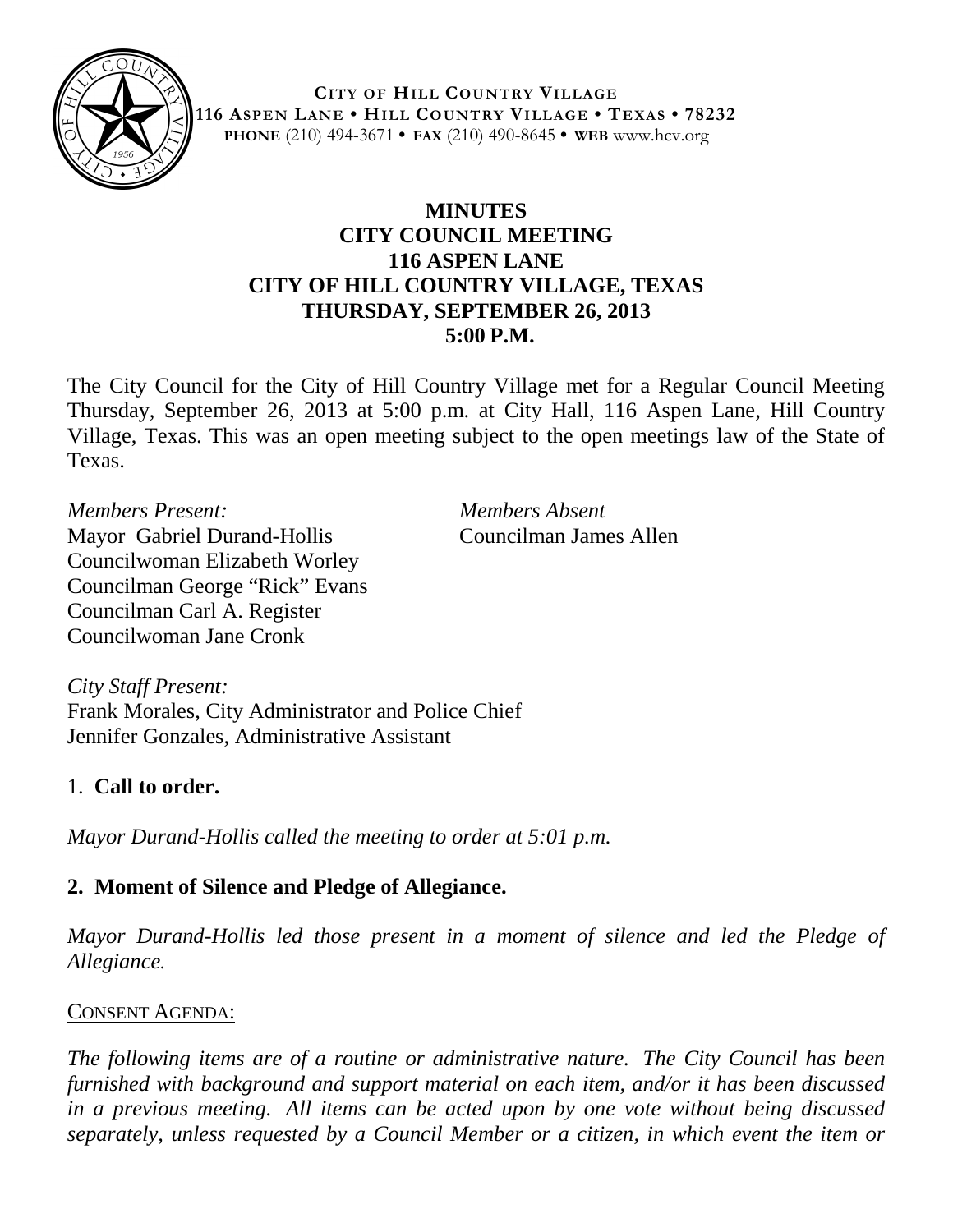*items will immediately be withdrawn for individual consideration in their normal sequence after the items not requiring separate discussion have been acted upon. The remaining items will be adopted by one motion and vote of the City Council.*

# **3. Discussion/action on approval of the minutes of the Regular Council Meeting of July 25, 2013.**

*Councilwoman Worley moved to approve the consent agenda, seconded by Councilwoman Cronk. Motion passed unanimously.*

#### INDIVIDUAL ITEMS FOR CONSIDERATION:

#### **4. Citizens to be heard.**

AT THIS TIME, CITIZENS WHO HAVE FILLED OUT A REGISTRATION FORM PRIOR TO THE START OF THE MEETING MAY SPEAK ON ANY TOPIC THEY WISH TO BRING TO THE ATTENTION OF THE GOVERNING BODY SO LONG AS THAT TOPIC IS NOT ON THE AGENDA FOR THIS MEETING. CITIZENS MAY SPEAK ON SPECIFIC AGENDA ITEMS WHEN THAT ITEM IS CALLED FOR DISCUSSION. DURING THE CITIZENS TO BE HEARD SECTION NO COUNCIL ACTION MAY TAKE PLACE AND NO COUNCIL DISCUSSION OR RESPONSE IS REQUIRED TO THE SPEAKER. A TIME LIMIT OF TWO MINUTES PER SPEAKER IS PERMITTED; THE COUNCIL MAY EXTEND THIS TIME AT THEIR DISCRETION.

*No one signed up to speak*.

### **5. Discussion/action regarding the acceptance of proposals on health, dental, vision and life insurance and disability coverage for the employees of the City of Hill Country Village.**

*Mrs. Jenni Haff, a representative with Worthman Insurance introduced herself and thanked the council and staff for being allowed to handle our insurance needs for another year.* 

*Mrs. Haff related she had previously met with Council members Liz Worley, Jane Cronk and Mr. Frank Morales. At the meeting, it was advised that we probably should move from Humana to Aetna and raise the deductibles from \$2000 to \$3000 with a buy up of \$1000 to \$2000. We spoke to the employees, and they agreed that this would be the best situation for them. The city would also still contribute 100% of the cost for the employee.*

*Councilman Register asked what the price difference would be if we raised the deductibles and stayed with Humana.*

*Mrs. Haff related it was still a 6% increase over what Aetna's cost would be.*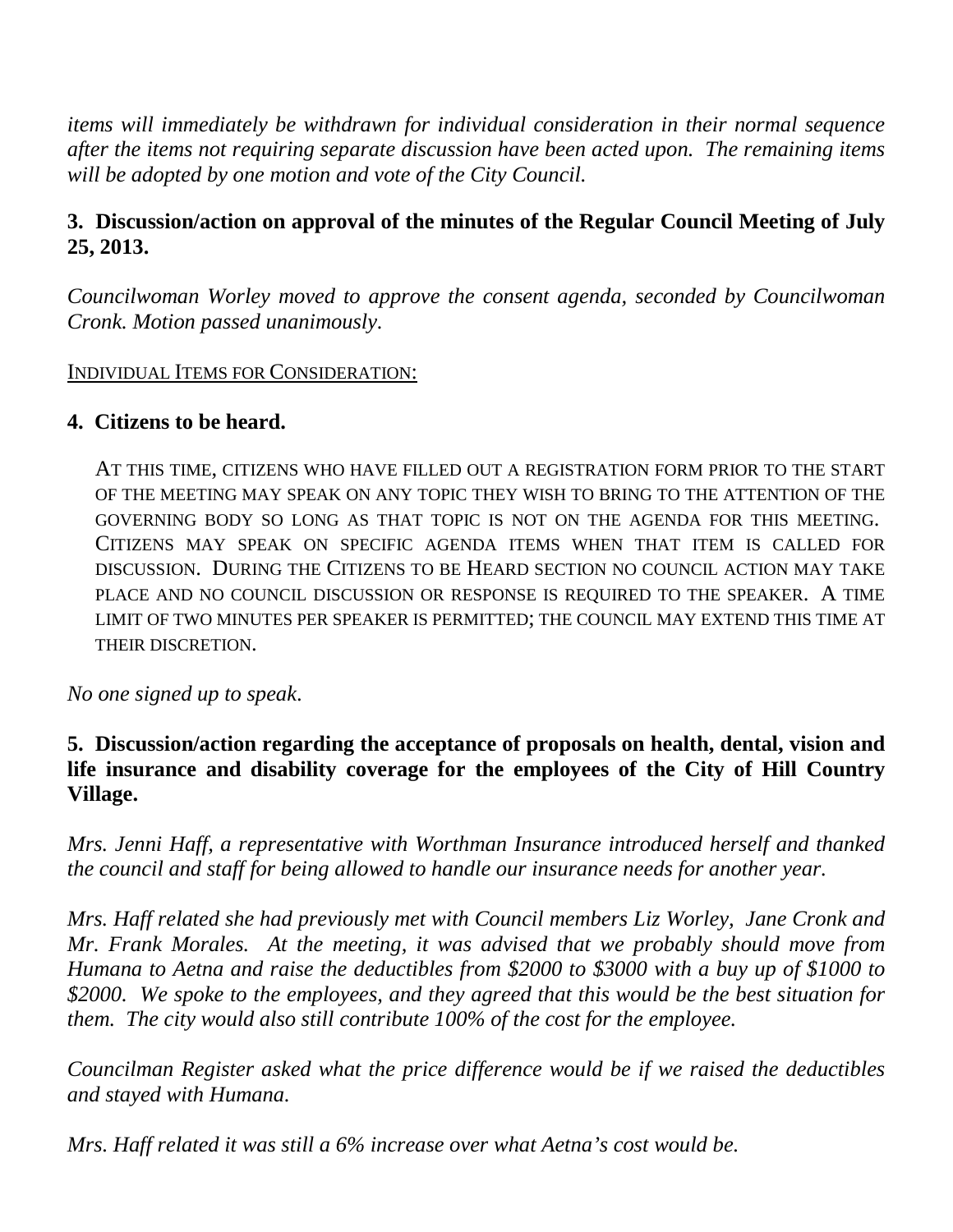*Council member Worley related if we are saving about \$3,500.00 this year, and we know that next year we may be looking at an increase, is there any way to put that money aside for the increased rate.*

*Mr. Morales related even if we put it aside it will still go into the general fund.*

*Mayor Durand-Hollis thanked Council members Worley and Cronk for participating in the health benefits meeting.*

*Councilwoman Cronk moved to approve the acceptance of proposals on health, dental, vision and life insurance and disability coverage for the employees of the City of Hill Country Village, seconded by Councilman Evans. Motion passed unanimously*

### **6. Discussion and an update from Givler Engineering, Inc. on the City of Hill Country Village 2013 Street Project.**

*Mr. Givler related the last time he met with council was to explain preliminary plans to let everyone know the way the project is going. One of his main concerns was the drainage and utility situation at Tower Drive near Sequoia.*

*Mr. Givler related he would start his explanations with South Tower Drive in front of city hall. There is a discharge of water from one side of the street to the other side and during the 100 year flood it renders South Tower Drive impassable. What we are proposing is putting in three 7' x 2' box culverts that would carry water under the road.*

*Mr. Givler related they would put in several 8' x 3' box culverts to take the water under Tower Drive and the water would be contained mostly in the right of way. Another 8' x 6' box culvert would take the water underneath Dr. Gurwitz' driveway. These culverts would cause the road to be elevated. He also related that we would lose a tree that is right in the middle of the roadway and a few trees in the right of way.* 

*Mr. Givler informed council what they have also been working through is the 48" water line, and 8" water line and some utilities.*

*Councilman Register asked Mr. Givler where the water went after it passed Dr. Gurwitz' property. Mr. Givler related it would pass through Mr. Anderson's property and then onto Hill Country Lane and then back to the Town of Hollywood Park.*

*Councilman Register asked what the issue would be with several trees located in the affected area.*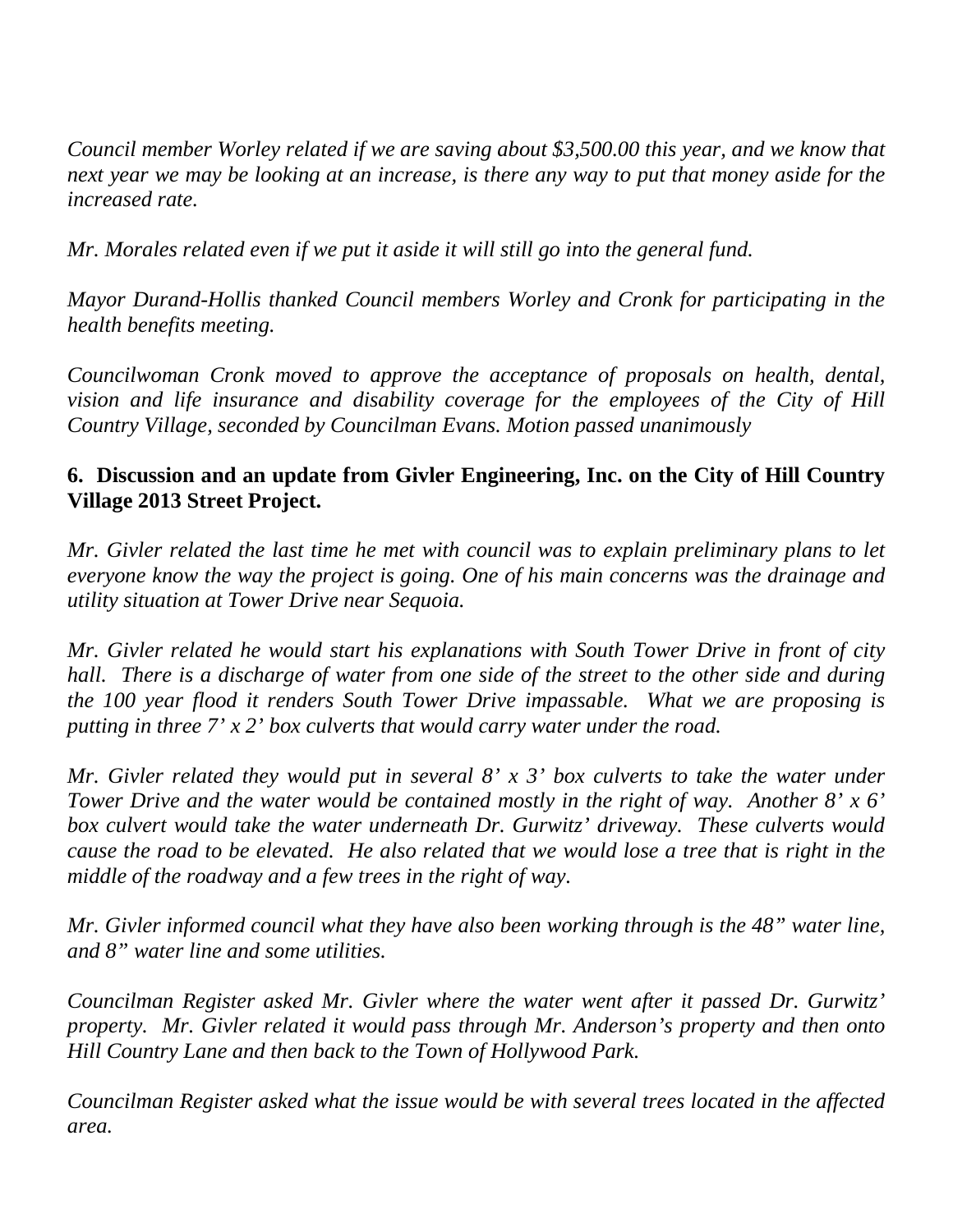*Mr. Givler related they would do everything they could to save as many trees as possible.*

*Councilman Evans asked what we would do to prevent children from getting caught in the culverts. Mr. Givler related that if we were to put any kind of fencing it would all be taken down with large amounts of water. He will consider different options with some signage to warn people not be in the area.*

*Mayor Durand-Hollis asked when a final plan would be presented to the city council and Mr. Givler related he should be able to have final presentations at the November council meeting.*

# **7. Discussion/action approving an ordinance repealing ordinance 561 and adopting new provisions regarding landscape watering in the City of Hill Country Village.**

*Mayor Durand-Hollis reminded everyone that the ordinance in question was an ordinance that was put in place during the Bexar Metropolitan Water District days.*

*Mr. Morales explained to council the ordinance and that it was almost exactly the same with a few adjustments on times and name changes. Morales also explained that Marc Schnall and Councilman Evans had already looked it over as well.*

*Mayor Durand-Hollis informed everyone this ordinance aligns the city with the San Antonio Water District.*

*Councilman Evans related the only thing he was concerned with was residents that have water wells authorized by the Edwards Aquifer Authority.*

*Mr. Morales informed the council that he had talked to Dr. Swift in the past and that Dr. Swift related he has purchased a certain amount of acre feet of water. Once he gets close or goes over then the EAA will send him a letter informing him of the overage.*

*Councilman Register asked if it would not make sense to place certain language in the ordinance in reference to residents with water wells.*

*Councilman Evans related that this was not an urgent matter and we didn't need to take action at this meeting and then defer it until the November meeting.*

*Mayor Durand-Hollis related we would be tabling item #7.*

**8. Discussion/action regarding the July 31, 2013 and the August 31, 2013 financial statements.**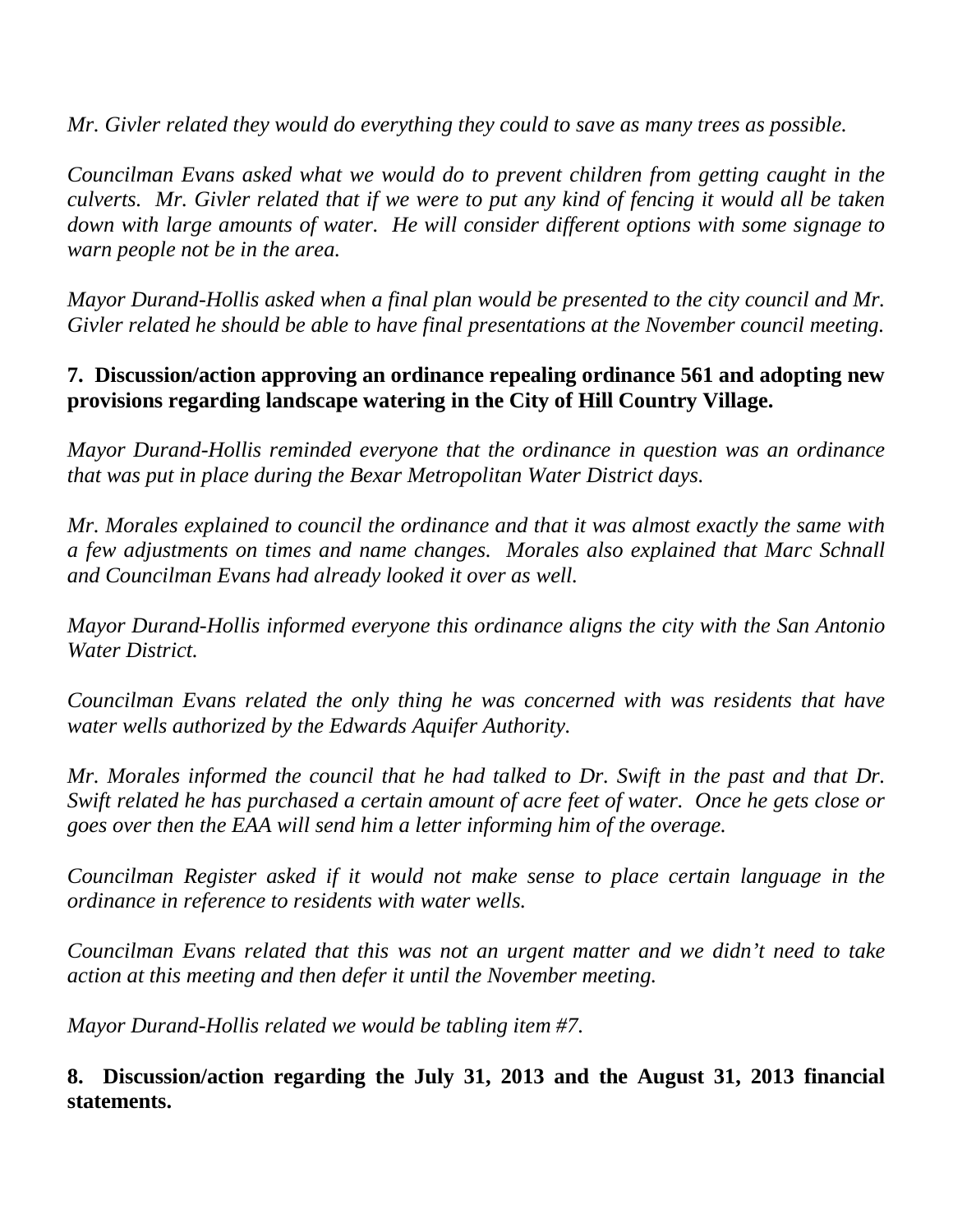*Councilman Register talked about the sales tax revenue and that at year's end, we will still be short of budget by approximately \$19,000.00.*

*Councilman Register made a motion to accept the July 31, 2013 and the August 31, 2013 financial statements, seconded by Councilman Evans. Motion passed unanimously.*

#### **9. FY 2012-13 Budget and Tax Rate for 2013:**

a. Discussion/action regarding possible amendments to proposed FY 2013-14 budget.

*Councilman Register once again briefed the council on revenue from sales tax. He also mentioned that with the changes that Mr. Morales made we had a surplus of approximately \$30,000.00.*

*Councilman Register discussed the employee merit pool. He related we had cut the merit pool from \$20,000.00 to \$10,000.00. Councilman Register asked the council to put in \$20,000.00 in the merit pool where we had it originally.* 

*Councilman Register moved to approve the amendments mentioned above, seconded by Councilwoman Worley. Motion passed unanimously.*

b. Discussion/action on an ordinance approving the budget for the City of Hill Country Village, Texas, for Fiscal Year 2013-14, beginning October 1, 2013 and ending September 30, 2014, and ordering same filed with the City Administrator and County Clerk.

*Councilman Register made a motion to approve the budget for the City of Hill Country Village, Texas for Fiscal Year 2013-14, beginning October 1, 2013 and ending September 30, 2014 and ordering same filed with the City Administrator and County Clerk, seconded by Councilwoman Evans. Motion passed unanimously.*

c. Discussion/action on an ordinance approving the budget of the Hill Country Village Economic Development Corporation for Fiscal Year 2013-14, beginning October 1, 2013 and ending September 30, 2014, and ordering same filed with the City Administrator and County Clerk.

*Councilman Register made a motion to approve the budget of the Hill Country Village Economic Development Corporation for Fiscal Year 2013-14, beginning October 1, 2013 and ending September 30, 2014 and ordering same filed with the City Administrator and County Clerk, seconded by Councilman Evans. Motion passed unanimously.*